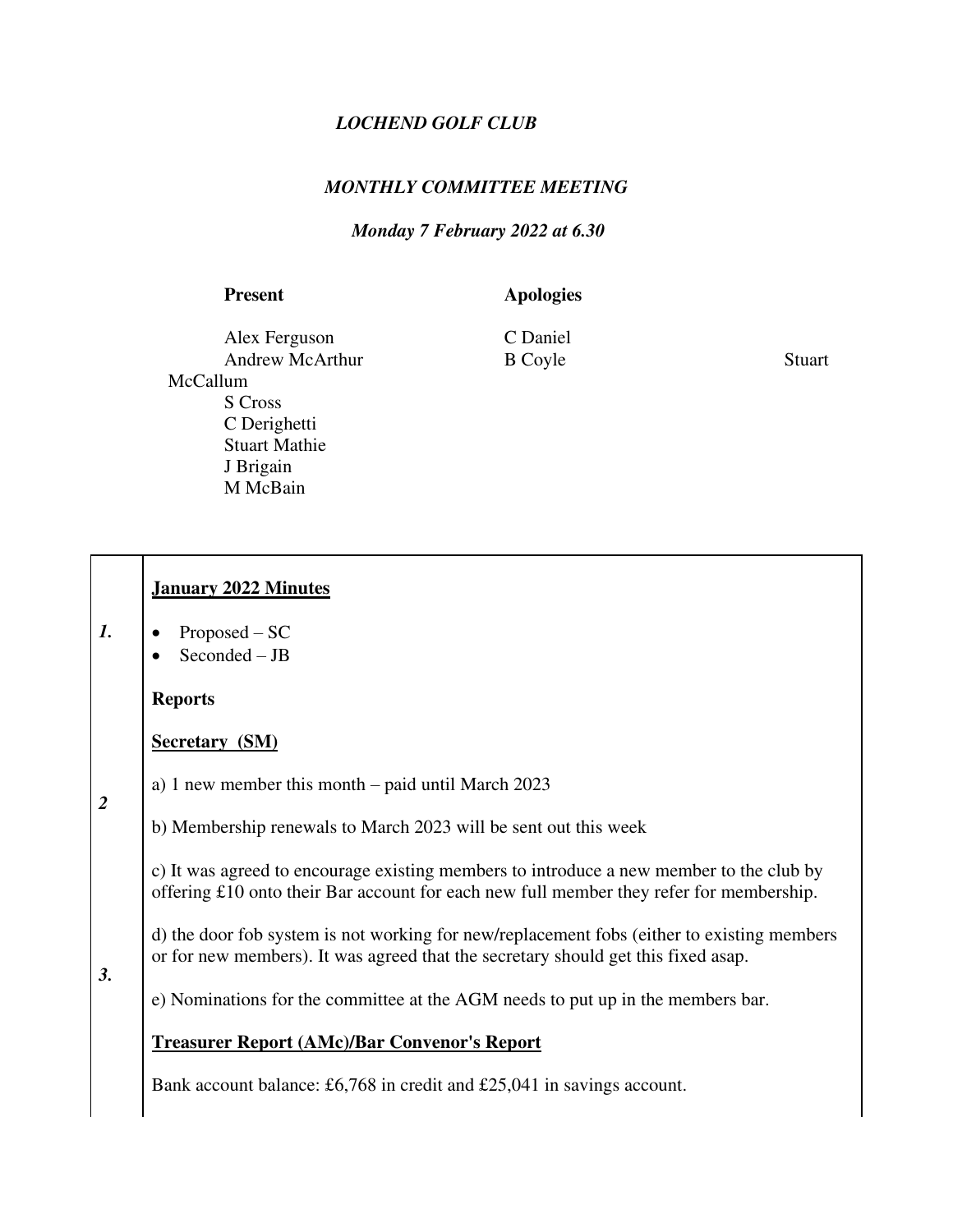|                    | We have received another two Business Interruption grants totallying £5,100. It was agreed<br>to transfer £5,000 of this to the savings account                 |
|--------------------|-----------------------------------------------------------------------------------------------------------------------------------------------------------------|
|                    | All invoices paid to date including VAT and Lothians membership                                                                                                 |
|                    | AMcA is currently exploring the best utility option moving forward. Our current deal runs to<br>March 2023                                                      |
|                    | <b>Bar Convenor</b>                                                                                                                                             |
|                    | It was confirmed that S Mathie is the new Bar Convenor                                                                                                          |
| $\boldsymbol{4}$ . | The results of the stocktake in January was fine.                                                                                                               |
|                    | The brewery have put up prices by 11p a pint. It was agreed we have no option but to pass on<br>these additional costs: bar prices will rise by 15p             |
|                    | It was agreed to explore new deals with either Belhaven and/or Tennents                                                                                         |
| 5.                 | There have been issues with glass waste uplift but hopefully will be resolved.                                                                                  |
| 6.                 | Lease is still ongoing                                                                                                                                          |
|                    | <b>Shrs:</b> it was agreed a current full member (JB) can become an associate member due to<br>health issues.                                                   |
|                    | <b>Handicap Secretary, Club Competitions &amp; Open Tournaments (SC)</b>                                                                                        |
| 7.                 | Sponsorship has been secured for Opens.                                                                                                                         |
|                    | The Ladies section are piloting online entry for Open competitions.                                                                                             |
|                    | <b>Ladies Section (CD)</b>                                                                                                                                      |
| 8.                 | No events in the past month                                                                                                                                     |
|                    | It was agreed that the club would cover the entry costs of 3 ladies and gents to be put forward<br>to Lothian Golf competition – best medal scores last season. |
| 9.                 | <b>House Convenor</b>                                                                                                                                           |
|                    | JB confirmed as the new House Convenor – he has already fixed a few things eg ladies toilet<br>door, down flow pipe outside                                     |
| 10.                | <b>Entertainments</b>                                                                                                                                           |